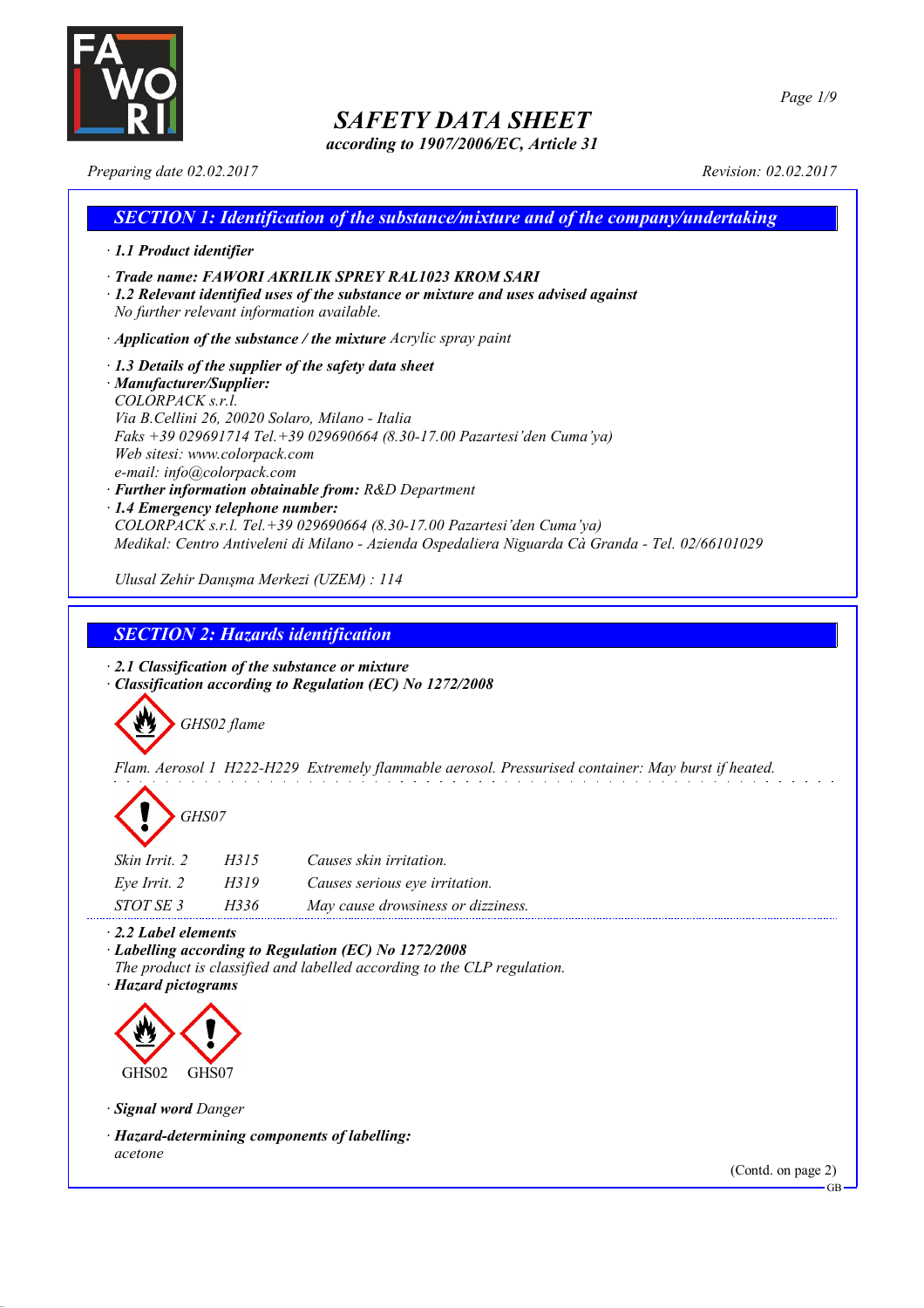*according to 1907/2006/EC, Article 31*

*Preparing date 02.02.2017 Revision: 02.02.2017*

### *Trade name: FAWORI AKRILIK SPREY RAL1023 KROM SARI*

(Contd. of page 1)

| · Hazard statements                                                                                                   |
|-----------------------------------------------------------------------------------------------------------------------|
| H222-H229 Extremely flammable aerosol. Pressurised container: May burst if heated.                                    |
| Causes skin irritation.<br>H315                                                                                       |
| H319<br>Causes serious eye irritation.                                                                                |
| May cause drowsiness or dizziness.<br>H336                                                                            |
| · Precautionary statements                                                                                            |
| <i>P101</i><br>If medical advice is needed, have product container or label at hand.                                  |
| <i>P102</i><br>Keep out of reach of children.                                                                         |
| <i>P103</i><br>Read label before use.                                                                                 |
| <i>P210</i><br>Keep away from heat/sparks/open flames/hot surfaces. - No smoking.                                     |
| Pressurized container: Do not pierce or burn, even after use.<br><i>P251</i>                                          |
| P305+P351+P338 IF IN EYES: Rinse cautiously with water for several minutes. Remove contact lenses, if                 |
| present and easy to do. Continue rinsing.                                                                             |
| <i>P405</i><br>Store locked up.                                                                                       |
| $P410 + P412$<br>Protect from sunlight. Do not expose to temperatures exceeding $50 \degree C/122 \degree F$ .        |
| Dispose of contents/container in accordance with local/regional/national/international<br><i>P501</i><br>regulations. |
| · Additional information:                                                                                             |

Pressurized container: protect from sunlight and do not expose to temperatures exceeding 50°C. Do not pierce or *burn, even after use.*

Do not spray on a naked flame or any incandescent material. Keep away from sources of ignition - No smoking. *· 2.3 Other hazards*

- *· Results of PBT and vPvB assessment*
- *· PBT: Not applicable.*
- *· vPvB: Not applicable.*

## *SECTION 3: Composition/information on ingredients*

- *· 3.2 Chemical characterisation: Mixtures*
- *· Description:*

| Dangerous components: |                                                                                                                                                                                           |              |
|-----------------------|-------------------------------------------------------------------------------------------------------------------------------------------------------------------------------------------|--------------|
|                       | cosolvent                                                                                                                                                                                 | $< 2.5\%$    |
|                       | Acute Tox. 4, H302; Acute Tox. 4, H312; Acute Tox. 4, H332; Skin Irrit. 2,<br>H315; Eye Irrit. 2, H319                                                                                    |              |
| $CAS. 67-64-1$        | acetone                                                                                                                                                                                   | $25 - 50\%$  |
|                       | EINECS: 200-662-2 $\otimes$ Flam. Lig. 2, H225; $\otimes$ Eye Irrit. 2, H319; STOT SE 3, H336                                                                                             |              |
| CAS: 68476-40-4       | Hydrocarbons, C3-4                                                                                                                                                                        | $25 - 50\%$  |
| EINECS: 270-681-9     | Elam. Gas 1, H220; Press. Gas C, H280                                                                                                                                                     |              |
| $CAS: 1330-20-7$      | <i>Xylol, Isomerengemisch (wenn Flammpunkt</i> <21 $^{\circ}$ C)                                                                                                                          | $10 - 25%$   |
|                       | Flam. Liq. 2, H225; $\Diamond$ Acute Tox. 4, H312; Acute Tox. 4, H332; Skin Irrit.<br>2. H315                                                                                             |              |
| CAS: 123-86-4         | n-butyl acetate                                                                                                                                                                           | $2.5 - 10\%$ |
|                       | EINECS: 204-658-1 & Flam. Liq. 3, H226; STOT SE 3, H336                                                                                                                                   |              |
| $CAS: 110-82-7$       | cyclohexane                                                                                                                                                                               | $< 2.5\%$    |
|                       | EINECS: 203-806-2 $\otimes$ Flam. Liq. 2, H225; $\otimes$ Asp. Tox. 1, H304; $\otimes$ Aquatic Acute 1, H400;<br>Aquatic Chronic 1, H410; $\Diamond$ Skin Irrit. 2, H315; STOT SE 3, H336 |              |
|                       | · Additional information: For the wording of the listed risk phrases refer to section 16.                                                                                                 | GB           |

(Contd. on page 3)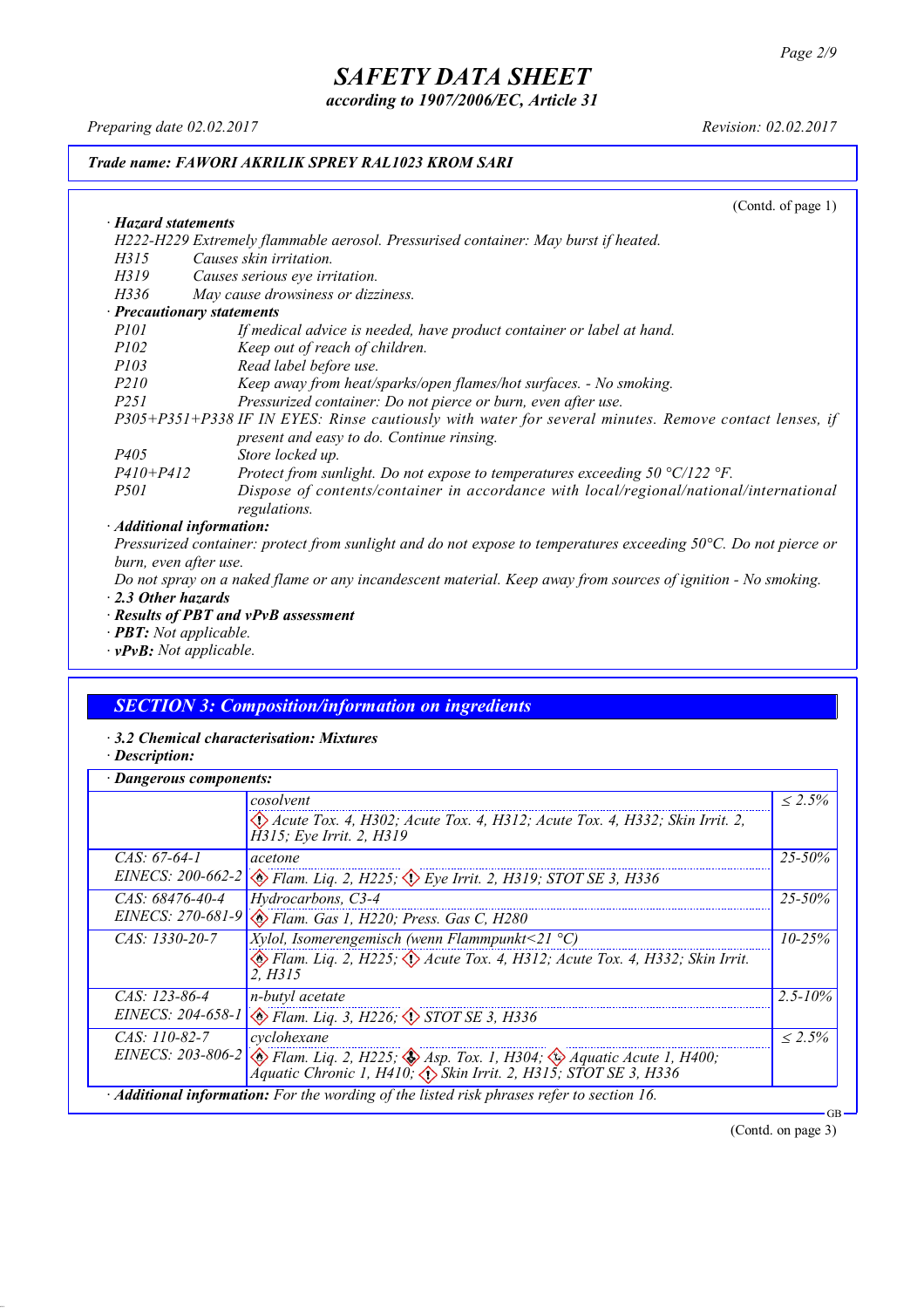*according to 1907/2006/EC, Article 31*

*Preparing date 02.02.2017 Revision: 02.02.2017*

#### *Trade name: FAWORI AKRILIK SPREY RAL1023 KROM SARI*

(Contd. of page 2)

#### *SECTION 4: First aid measures*

*· 4.1 Description of first aid measures*

*· General information:*

Symptoms of poisoning may even occur after several hours; therefore medical observation for at least 48 hours *after the accident.*

*· After inhalation:*

*Supply fresh air. If required, provide artificial respiration. Keep patient warm. Consult doctor if symptoms persist.*

*In case of unconsciousness place patient stably in side position for transportation.*

- *· After skin contact: Immediately rinse with water.*
- *· After eye contact:*

*Rinse opened eye for several minutes under running water. If symptoms persist, consult a doctor.*

*· After swallowing: If symptoms persist consult doctor.*

*· 4.2 Most important symptoms and effects, both acute and delayed No further relevant information available.*

*· 4.3 Indication of any immediate medical attention and special treatment needed*

*No further relevant information available.*

### *SECTION 5: Firefighting measures*

- *· 5.1 Extinguishing media*
- *· Suitable extinguishing agents: CO2, sand, extinguishing powder. Do not use water.*
- *· For safety reasons unsuitable extinguishing agents: Water with full jet*
- *· 5.2 Special hazards arising from the substance or mixture No further relevant information available.*
- *· 5.3 Advice for firefighters*
- *· Protective equipment: Mouth respiratory protective device.*

#### *SECTION 6: Accidental release measures*

*· 6.1 Personal precautions, protective equipment and emergency procedures Wear protective equipment. Keep unprotected persons away.*

*· 6.2 Environmental precautions: Do not allow to enter sewers/ surface or ground water.*

*· 6.3 Methods and material for containment and cleaning up:*

*Dispose contaminated material as waste according to item 13. Ensure adequate ventilation.*

*Do not flush with water or aqueous cleansing agents*

- *· 6.4 Reference to other sections*
- *See Section 7 for information on safe handling.*

*See Section 8 for information on personal protection equipment.*

*See Section 13 for disposal information.*

#### *SECTION 7: Handling and storage*

*· 7.1 Precautions for safe handling*

*Ensure good ventilation/exhaustion at the workplace.*

*Open and handle receptacle with care.*

*· Information about fire - and explosion protection: Keep ignition sources away - Do not smoke.*

*Protect against electrostatic charges.*

(Contd. on page 4)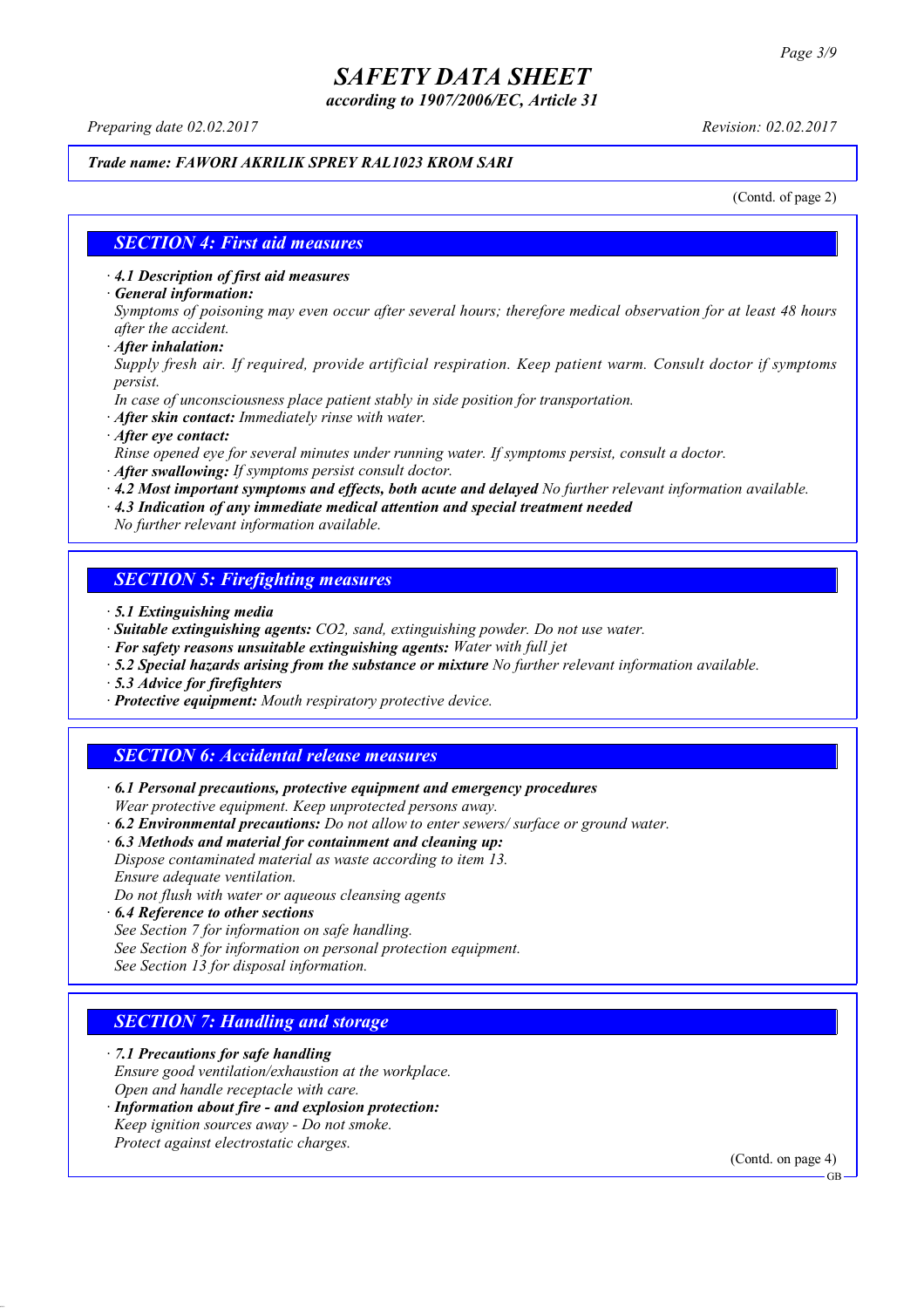*according to 1907/2006/EC, Article 31*

*Preparing date 02.02.2017 Revision: 02.02.2017*

#### *Trade name: FAWORI AKRILIK SPREY RAL1023 KROM SARI*

(Contd. of page 3) *Pressurised container: protect from sunlight and do not expose to temperatures exceeding 50 °C, i.e. electric lights. Do not pierce or burn, even after use. Do not spray onto a naked flame or any incandescent material.*

- *· 7.2 Conditions for safe storage, including any incompatibilities · Storage:*
- *· Requirements to be met by storerooms and receptacles: Store in a cool location. Observe official regulations on storing packagings with pressurised containers.*
- *· Information about storage in one common storage facility: Not required. · Further information about storage conditions: Keep container tightly sealed. Do not seal receptacle gas tight. Store in cool, dry conditions in well sealed receptacles. Protect from heat and direct sunlight.*

*· 7.3 Specific end use(s) No further relevant information available.*

### *SECTION 8: Exposure controls/personal protection*

- *· Additional information about design of technical facilities: No further data; see item 7.*
- *· 8.1 Control parameters · Ingredients with limit values that require monitoring at the workplace: 67-64-1 acetone WEL Short-term value: 3620 mg/m³, 1500 ppm Long-term value: 1210 mg/m³, 500 ppm 1330-20-7 Xylol, Isomerengemisch (wenn Flammpunkt<21 °C) WEL Short-term value: 441 mg/m³, 100 ppm Long-term value: 220 mg/m³, 50 ppm Sk, BMGV 123-86-4 n-butyl acetate WEL Short-term value: 966 mg/m³, 200 ppm Long-term value: 724 mg/m³, 150 ppm 111-76-2 2-Butoxyethanol WEL Short-term value: 246 mg/m³, 50 ppm Long-term value: 123 mg/m³, 25 ppm Sk, BMGV · Ingredients with biological limit values: 1330-20-7 Xylol, Isomerengemisch (wenn Flammpunkt<21 °C) BMGV 650 mmol/mol creatinine Medium: urine Sampling time: post shift Parameter: methyl hippuric acid 111-76-2 2-Butoxyethanol BMGV 240 mmol/mol creatinine Medium: urine Sampling time: post shift Parameter: butoxyacetic acid · Additional information: The lists valid during the making were used as basis.*

(Contd. on page 5)

GB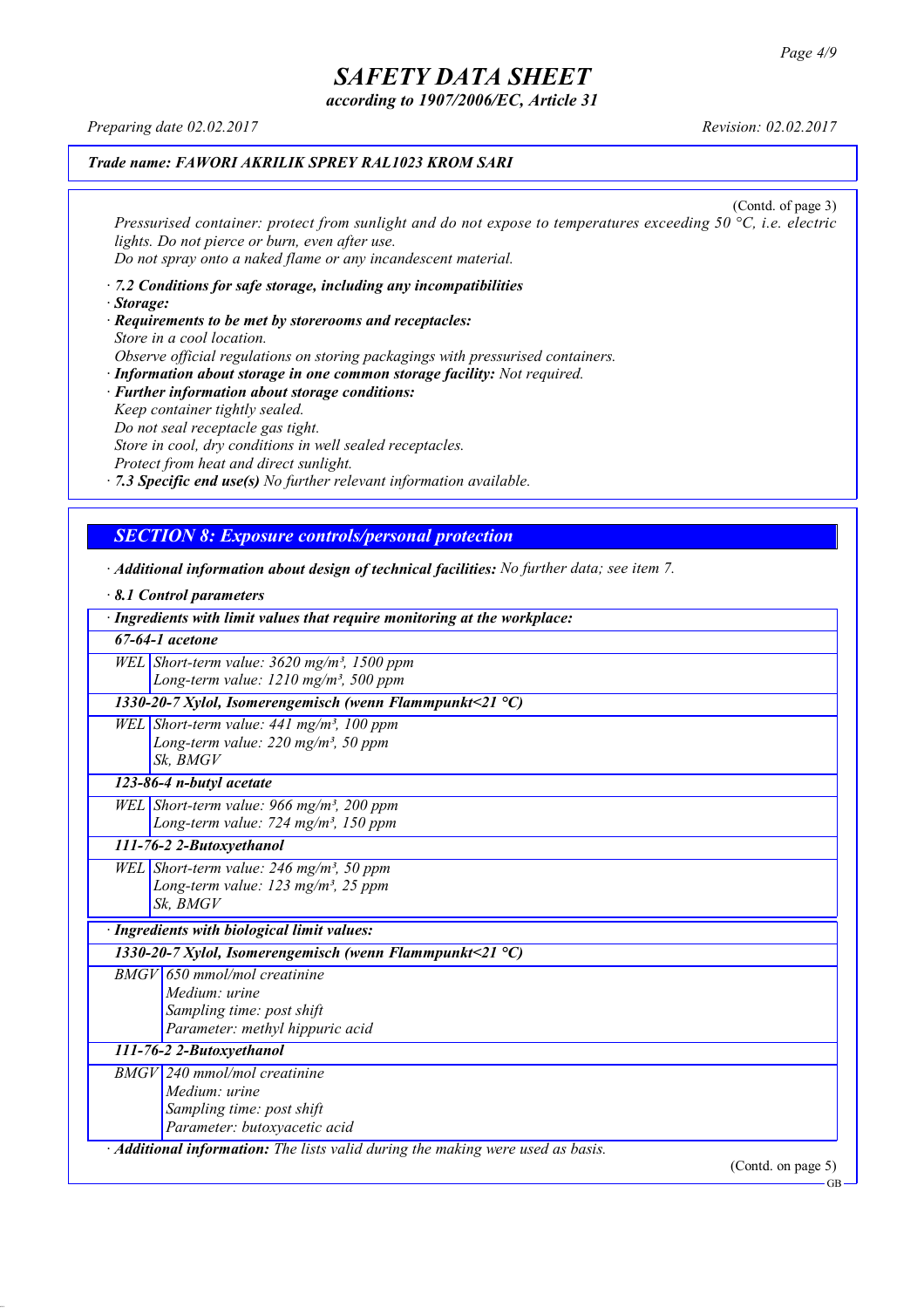*according to 1907/2006/EC, Article 31*

*Preparing date 02.02.2017 Revision: 02.02.2017*

#### *Trade name: FAWORI AKRILIK SPREY RAL1023 KROM SARI*

(Contd. of page 4)

*· 8.2 Exposure controls*

- *· Personal protective equipment:*
- *· General protective and hygienic measures:*

*Keep away from foodstuffs, beverages and feed. Immediately remove all soiled and contaminated clothing Wash hands before breaks and at the end of work. Avoid contact with the eyes.*

*Avoid contact with the eyes and skin.*

#### *· Respiratory protection:*

In case of brief exposure or low pollution use respiratory filter device. In case of intensive or longer exposure use *self-contained respiratory protective device.*

*· Protection of hands:*



*Protective gloves*

*The glove material has to be impermeable and resistant to the product/ the substance/ the preparation.* Due to missing tests no recommendation to the glove material can be given for the product/ the preparation/ the *chemical mixture.*

Selection of the glove material on consideration of the penetration times, rates of diffusion and the degradation *· Material of gloves*

The selection of the suitable gloves does not only depend on the material, but also on further marks of quality and *varies from manufacturer to manufacturer. As the product is a preparation of several substances, the resistance* of the glove material can not be calculated in advance and has therefore to be checked prior to the application.

*· Penetration time of glove material*

The exact break trough time has to be found out by the manufacturer of the protective gloves and has to be *observed.*

*· Eye protection:*



*Tightly sealed goggles*

| $\cdot$ 9.1 Information on basic physical and chemical properties<br><b>General Information</b> |                                    |  |
|-------------------------------------------------------------------------------------------------|------------------------------------|--|
| $\cdot$ Appearance:<br>Form:                                                                    | Aerosol                            |  |
| Colour:                                                                                         | According to product specification |  |
| · Odour:                                                                                        | Characteristic                     |  |
| $\cdot$ Change in condition<br><b>Boiling point/Boiling range:</b>                              | Not applicable, as aerosol.        |  |
| · Flash point:                                                                                  | $\leq$ 0 °C                        |  |
| · Ignition temperature:                                                                         | $>$ 400 °C                         |  |
| · Danger of explosion:                                                                          | Not determined.                    |  |
| · Explosion limits:                                                                             |                                    |  |
| Lower:                                                                                          | 1.8 Vol %                          |  |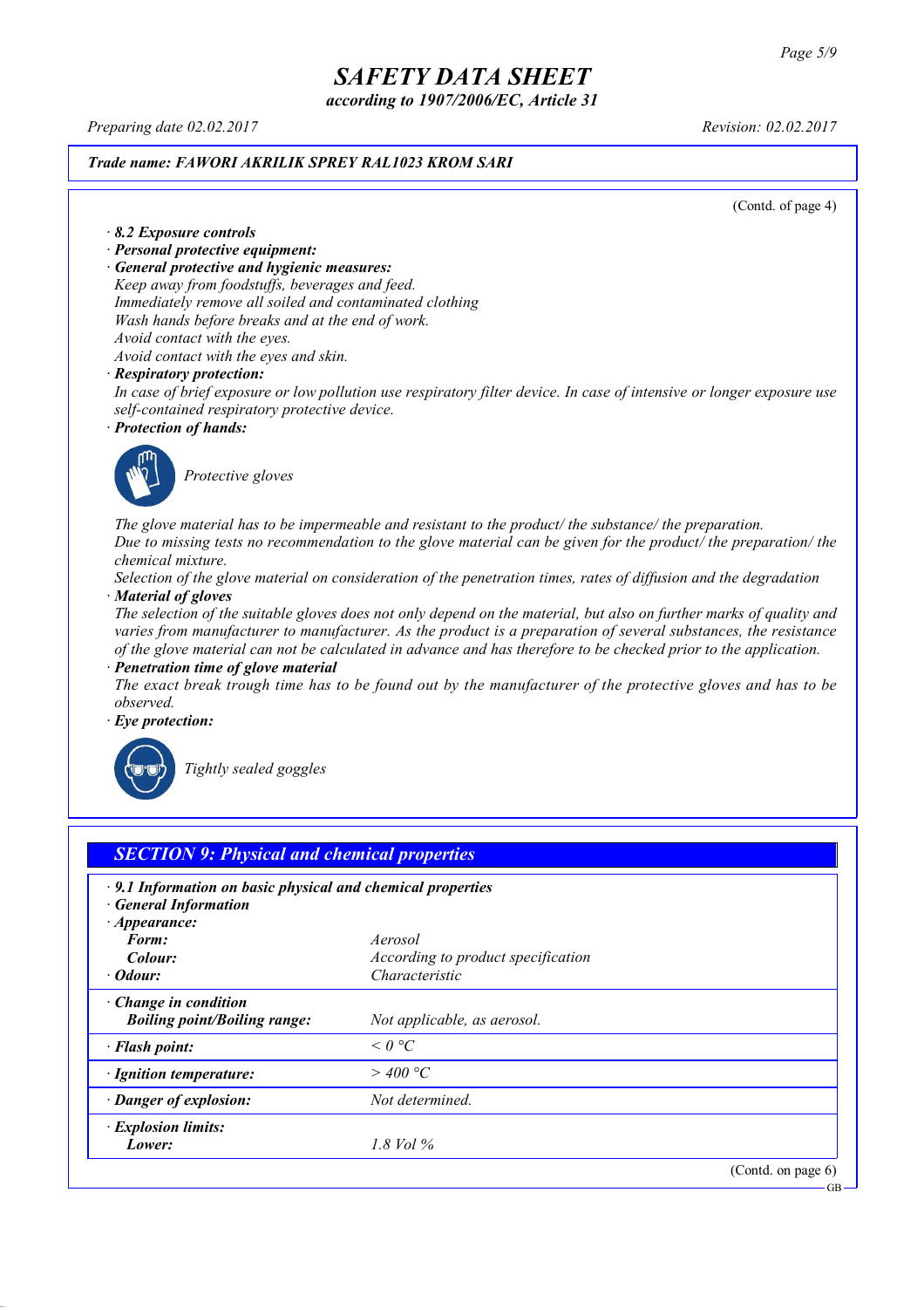*according to 1907/2006/EC, Article 31*

*Preparing date 02.02.2017 Revision: 02.02.2017*

#### *Trade name: FAWORI AKRILIK SPREY RAL1023 KROM SARI*

|                                                                 |                                                             | (Contd. of page 5) |
|-----------------------------------------------------------------|-------------------------------------------------------------|--------------------|
| <b>Upper:</b>                                                   | 9.5 Vol $\%$                                                |                    |
| $\cdot$ Vapour pressure at 20 °C:                               | $4.5\,bar$                                                  |                    |
| $\cdot$ Density at 20 °C:<br>$\cdot$ Vapour density at 20 °C    | $0.95$ g/cm <sup>3</sup><br>$>l$ g/cm <sup>3</sup> (hava=1) |                    |
| · Solubility in / Miscibility with<br>water:                    | Partly miscible.                                            |                    |
| · Partition coefficient (n-octanol/water): Not determined.      |                                                             |                    |
| $\cdot$ <i>Viscosity:</i><br>Kinematic:                         | Not determined.                                             |                    |
| Solvent content:<br>$VOC$ (EC)<br>$\cdot$ 9.2 Other information | $600$ g/l<br>No further relevant information available.     |                    |

### *SECTION 10: Stability and reactivity*

*· 10.1 Reactivity*

- *· 10.2 Chemical stability*
- *· Thermal decomposition / conditions to be avoided: No decomposition if used according to specifications.*
- *· 10.3 Possibility of hazardous reactions No dangerous reactions known.*
- *· 10.4 Conditions to avoid No further relevant information available.*
- *· 10.5 Incompatible materials: No further relevant information available.*
- *· 10.6 Hazardous decomposition products: No dangerous decomposition products known.*

### *SECTION 11: Toxicological information*

*· 11.1 Information on toxicological effects*

*· Acute toxicity:*

*· LD/LC50 values relevant for classification:*

*110-82-7 cyclohexane*

*Oral LD50 12705 mg/kg (rat)*

- *· Primary irritant effect:*
- *· on the skin: No irritant effect.*
- *· on the eye: Irritating effect.*
- *· Sensitisation: No sensitising effects known.*
- *· Additional toxicological information:*

*The product shows the following dangers according to the calculation method of the General EU Classification Guidelines for Preparations as issued in the latest version:*

*Harmful Irritant*

#### *SECTION 12: Ecological information*

*· 12.1 Toxicity*

- *· Aquatic toxicity: No further relevant information available.*
- *· 12.2 Persistence and degradability No further relevant information available.*
- *· 12.3 Bioaccumulative potential No further relevant information available.*

(Contd. on page 7) **GB**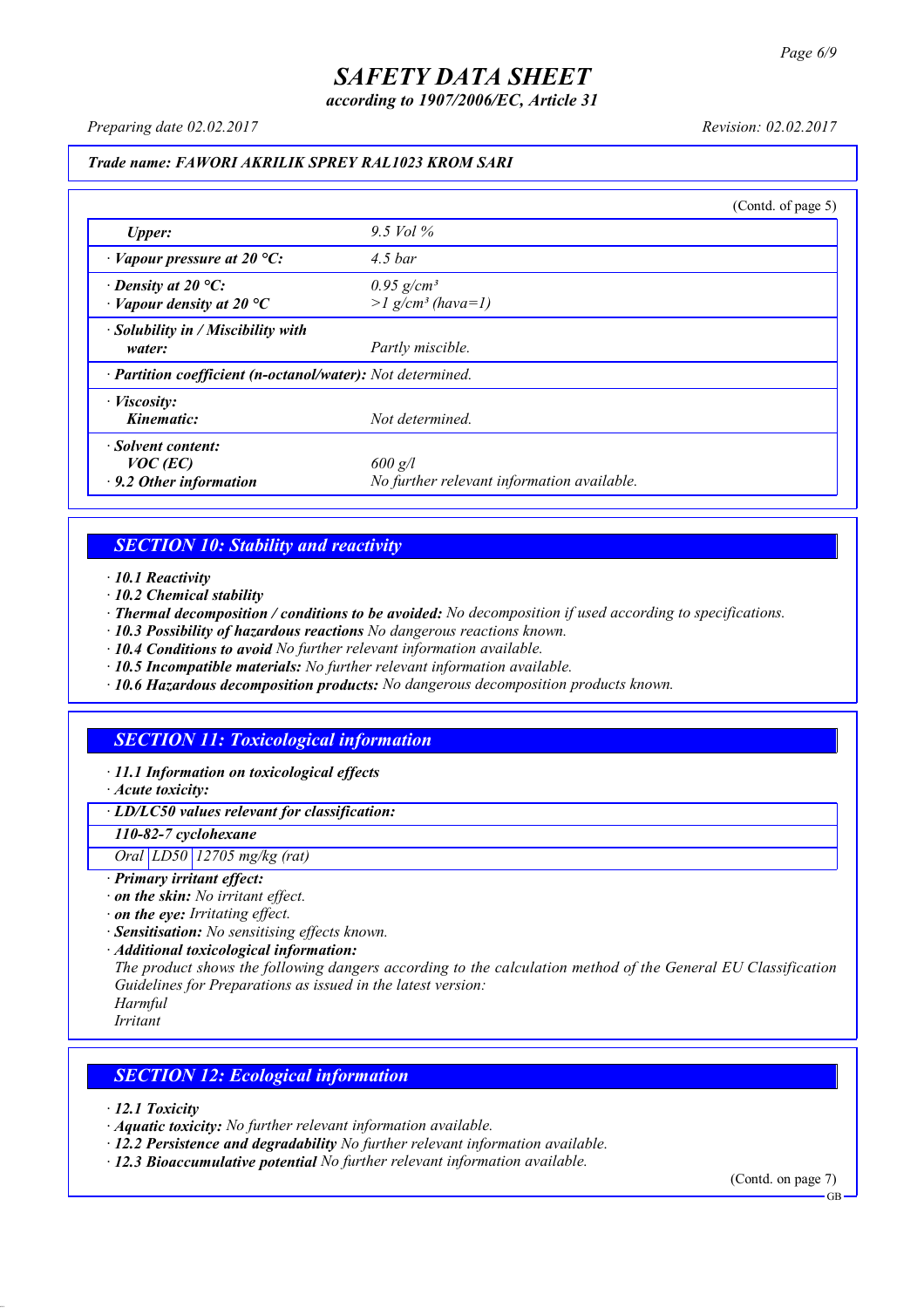*according to 1907/2006/EC, Article 31*

*Preparing date 02.02.2017 Revision: 02.02.2017*

### *Trade name: FAWORI AKRILIK SPREY RAL1023 KROM SARI*

(Contd. of page 6)

*· 12.4 Mobility in soil No further relevant information available.*

*· Additional ecological information:*

*· General notes:*

*Water hazard class 1 (German Regulation) (Self-assessment): slightly hazardous for water*

Do not allow undiluted product or large quantities of it to reach ground water, water course or sewage system.

### *· 12.5 Results of PBT and vPvB assessment*

*· PBT: Not applicable.*

*· vPvB: Not applicable.*

*· 12.6 Other adverse effects No further relevant information available.*

#### *SECTION 13: Disposal considerations*

*· 13.1 Waste treatment methods*

*· Recommendation*

*Must not be disposed together with household garbage. Do not allow product to reach sewage system.*

*· Uncleaned packaging:*

*· Recommendation: Disposal must be made according to official regulations.*

| <b>SECTION 14: Transport information</b>                   |                     |                    |
|------------------------------------------------------------|---------------------|--------------------|
| $\cdot$ 14.1 UN-Number                                     |                     |                    |
| ADR, IMDG, IATA                                            | UN1950              |                    |
| $\cdot$ 14.2 UN proper shipping name                       |                     |                    |
| $·$ <i>ADR</i>                                             | 1950 AEROSOLS       |                    |
| $\cdot$ IMDG                                               | <b>AEROSOLS</b>     |                    |
| ·IATA                                                      | AEROSOLS, flammable |                    |
| · 14.3 Transport hazard class(es)                          |                     |                    |
| $·$ <i>ADR</i>                                             |                     |                    |
|                                                            |                     |                    |
| $\cdot$ Class                                              | 2 5F Gases.         |                    |
| $\cdot$ Label                                              | 2.1                 |                    |
| · IMDG, IATA                                               |                     |                    |
|                                                            |                     |                    |
| $\cdot$ Class                                              | 2.1                 |                    |
| $-Label$                                                   | 2.1                 |                    |
| · 14.4 Packing group                                       |                     |                    |
| ADR, IMDG, IATA                                            | Void                |                    |
| $\cdot$ 14.5 Environmental hazards:<br>· Marine pollutant: | N <sub>o</sub>      |                    |
| · 14.6 Special precautions for user                        | Warning: Gases.     |                    |
|                                                            |                     | (Contd. on page 8) |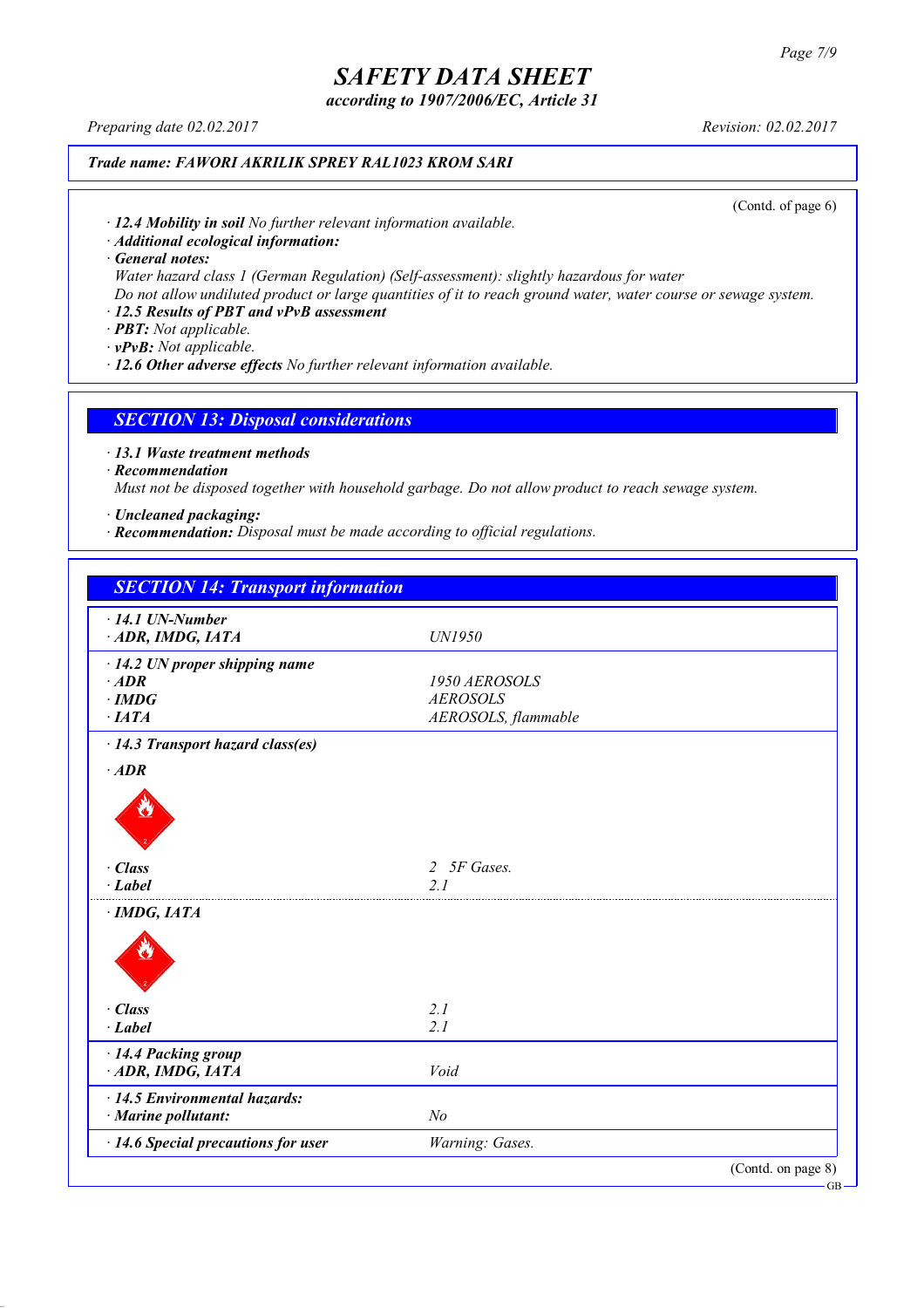*according to 1907/2006/EC, Article 31*

*Preparing date 02.02.2017 Revision: 02.02.2017*

#### *Trade name: FAWORI AKRILIK SPREY RAL1023 KROM SARI*

(Contd. of page 7) *· Danger code (Kemler): - · EMS Number: F-D,S-U · 14.7 Transport in bulk according to Annex II of MARPOL73/78 and the IBC Code Not applicable. · Transport/Additional information: · ADR · Limited quantities (LQ) 1L · Excepted quantities (EQ) Code: E0 Not permitted as Excepted Quantity · Transport category 2 · Tunnel restriction code D · IMDG · Limited quantities (LQ) 1L · Excepted quantities (EQ) Code: E0 Not permitted as Excepted Quantity · UN "Model Regulation": UN1950, AEROSOLS, 2.1*

### *SECTION 15: Regulatory information*

*· 15.1 Safety, health and environmental regulations/legislation specific for the substance or mixture*

*· National regulations:*

*Class Share in %*

*NK 55.5*

*· 15.2 Chemical safety assessment: A Chemical Safety Assessment has not been carried out.*

### *SECTION 16: Other information*

This information is based on our present knowledge. However, this shall not constitute a guarantee for any *specific product features and shall not establish a legally valid contractual relationship.*

#### *· Relevant phrases*

*H220 Extremely flammable gas. H225 Highly flammable liquid and vapour. H226 Flammable liquid and vapour. H280 Contains gas under pressure; may explode if heated. H302 Harmful if swallowed. H304 May be fatal if swallowed and enters airways. H312 Harmful in contact with skin. H315 Causes skin irritation. H319 Causes serious eye irritation. H332 Harmful if inhaled. H336 May cause drowsiness or dizziness. H400 Very toxic to aquatic life. H410 Very toxic to aquatic life with long lasting effects. · Contact: Murat Küçükkul / TSE - Safety Data Sheet preparer certified.*

*The certificate ID and date of the document: GBF-A-0-2289 / 23.03.2016*

(Contd. on page 9)

GB